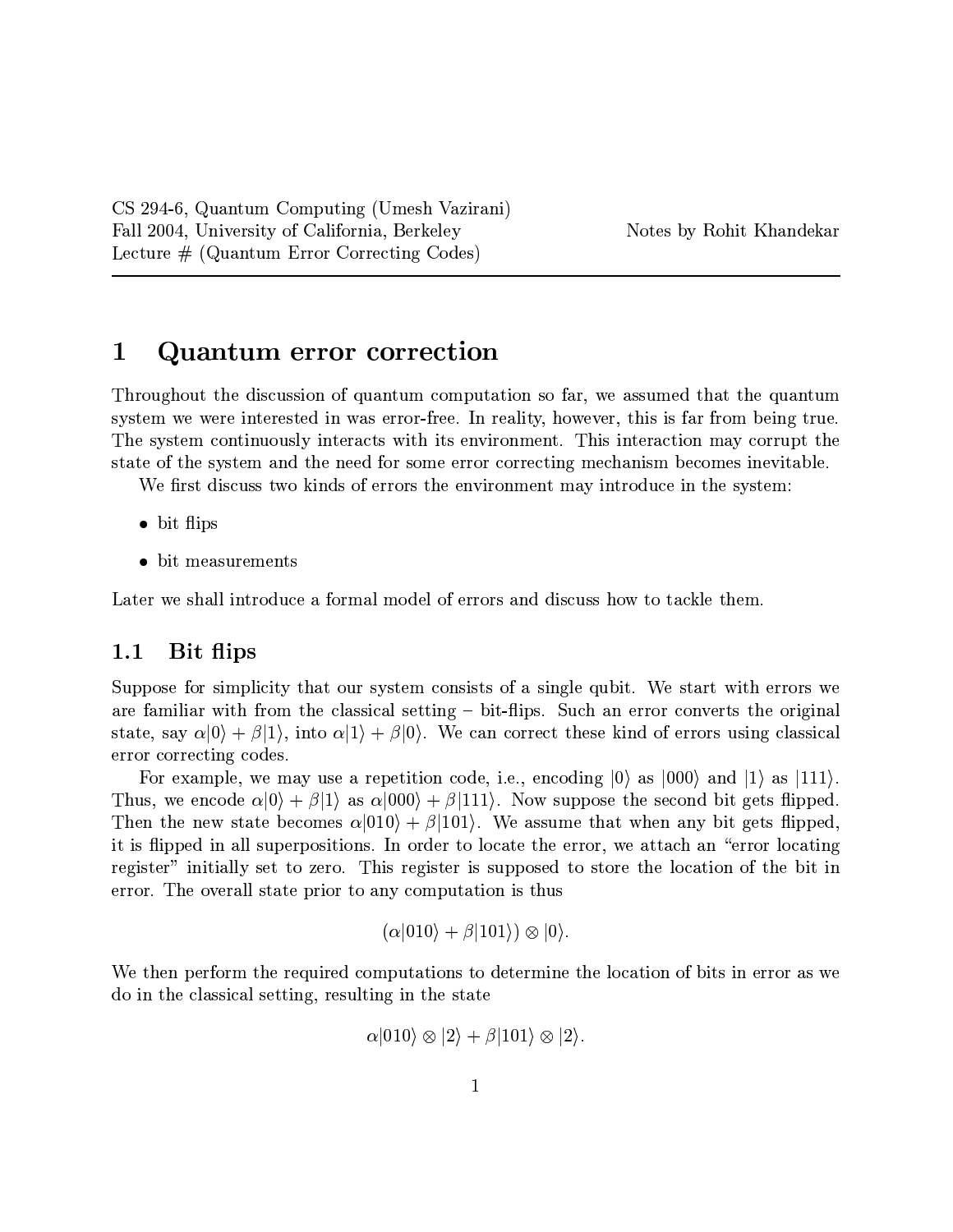Notice that the register which stores the error location is in tensor with the data qubits, i.e., the current state is

$$
(\alpha|010\rangle + \beta|101\rangle) \otimes |2\rangle
$$

We can now recover the original qubits by flipping the bit at the location given by the error register to get

$$
\alpha|000\rangle \otimes |2\rangle + \beta|111\rangle \otimes |2\rangle,
$$

which is

 $(\alpha|000\rangle + \beta|111\rangle) \otimes |2\rangle.$ 

From this state, the original state  $\alpha|0\rangle + \beta|1\rangle$  can be recovered.

This scheme works even when the bit-flip errors occur in superposition. Suppose, for example, the first bit gets flipped with amplitude  $1/\sqrt{2}$  and the second bit gets flipped with amplitude  $1/\sqrt{2}$ . In this case, the state after the error is

$$
\frac{\alpha}{\sqrt{2}}|100\rangle + \frac{\beta}{\sqrt{2}}|011\rangle + \frac{\alpha}{\sqrt{2}}|010\rangle + \frac{\beta}{\sqrt{2}}|101\rangle.
$$

After adding the error register and locating the bit in error we get

$$
\frac{\alpha}{\sqrt{2}}|100\rangle \otimes |1\rangle + \frac{\beta}{\sqrt{2}}|011\rangle \otimes |1\rangle + \frac{\alpha}{\sqrt{2}}|010\rangle \otimes |2\rangle + \frac{\beta}{\sqrt{2}}|101\rangle \otimes |2\rangle
$$

$$
= \frac{1}{\sqrt{2}}(\alpha|100\rangle + \beta|011\rangle) \otimes |1\rangle + \frac{1}{\sqrt{2}}(\alpha|010\rangle + \beta|101\rangle) \otimes |2\rangle
$$

Now we measure the error register so that the system collapses to either  $(\alpha|100\rangle + \beta|011\rangle) \otimes |1\rangle$ or  $(\alpha|010\rangle + \beta|101\rangle) \otimes |2\rangle$ . We then, as before, flip the bit in the location given by the error register to recover the original state.

### $1.2$ **Bit measurements**

Another kind of error which is unique to the quantum setting is an unwanted measurement by the environment resulting in collapse of the current state. For example, if the current state is  $\frac{1}{\sqrt{3}}(|001\rangle + |010\rangle + |101\rangle)$  and the second qubit gets measured, the state collapses to either  $\frac{1}{\sqrt{2}}(|001\rangle + |101\rangle)$  or  $|010\rangle$ . During the measurement, some of the states in superposition get lost. As a consequence of the linearity of quantum mechanics, each basis state being unaware of the others, cannot tell that some of the others have disappeared. Therefore at first look, recovering from such errors seems very hard or even impossible.

One may be tempted to use the repetition code again to tackle these errors. For instance, we may try encoding the state  $|\Psi\rangle = \alpha|0\rangle + \beta|1\rangle$  as  $|\Psi\rangle \otimes |\Psi\rangle \otimes |\Psi\rangle$ . In such an encoding,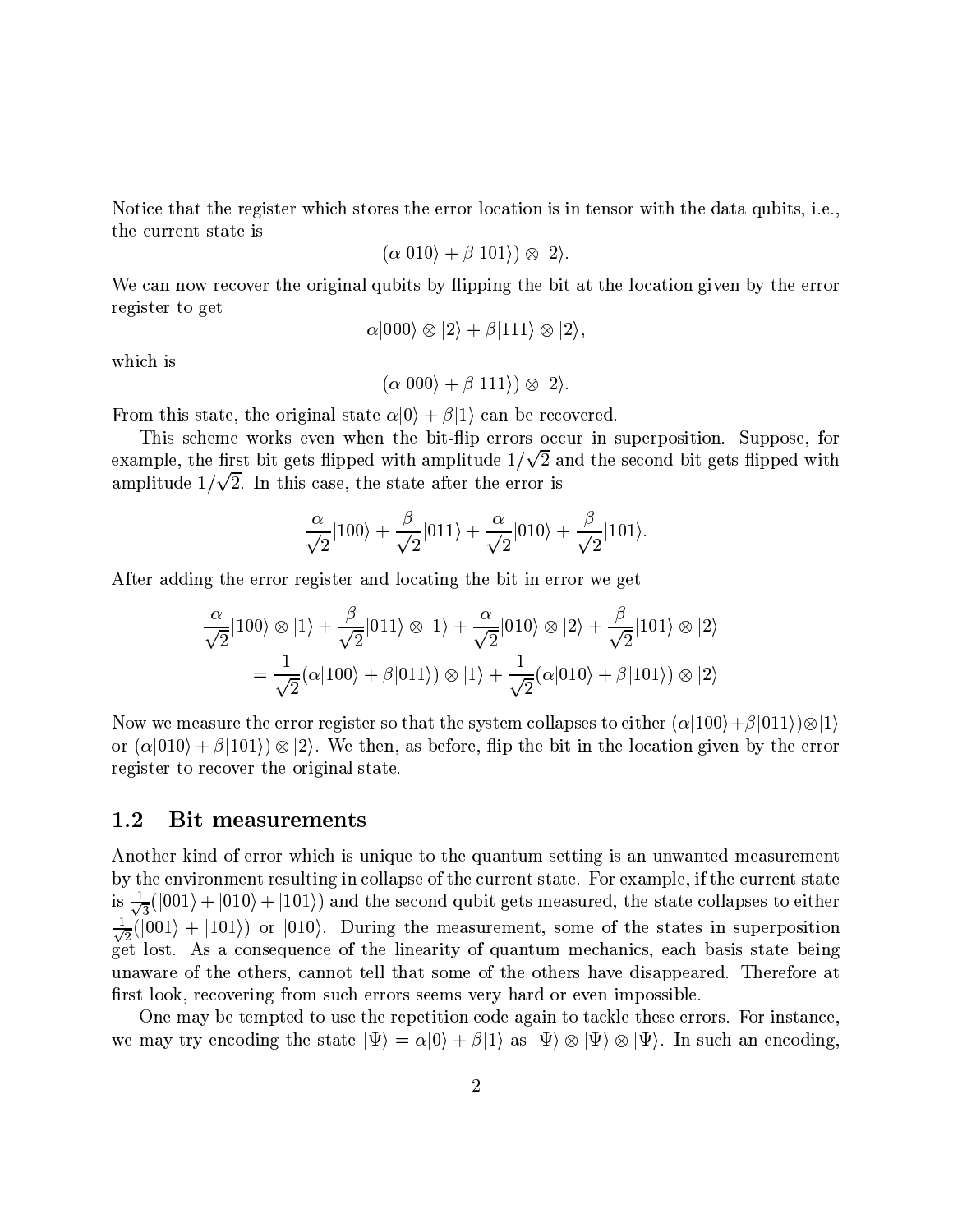if one of the three registers gets measured, we may hope to recover  $|\Psi\rangle$  from the other two. However, such an encoding needs copying a qubit into three qubits and hence is impossible by No-cloning theorem.

We defer the discussion of how to take care of measurements or any general error.

### 1.3 Model of quantum errors

Now we introduce the model of general quantum errors as follows. Abstractly, our system is coupled with the environment. An error is modeled as a unitary transformation  $U$  that is applied to some qubits in our system and some other in the environment. Finally, some qubits get measured. The resulting state of our system depends on the result of the measurement. This overall transformation is linear. It is enough to consider only bit-flips, phase-flips, and their combinations since the space of linear operators is spanned by the operators representing the different possible bit-flips, phase flips, combinations of bit and phase-flips, and the identity operator. We illustrate the above fact for one bit errors. Suppose that the initial state is  $\alpha|0\rangle + \beta|1\rangle$ . The space of one bit linear operators is spanned by the following four operators

no errors: 
$$
I\begin{pmatrix} \alpha \\ \beta \end{pmatrix} = \begin{pmatrix} 1 & 0 \\ 0 & 1 \end{pmatrix} \begin{pmatrix} \alpha \\ \beta \end{pmatrix} = \begin{pmatrix} \alpha \\ \beta \end{pmatrix}
$$
  
bit-flip:  $X\begin{pmatrix} \alpha \\ \beta \end{pmatrix} = \begin{pmatrix} 0 & 1 \\ 1 & 0 \end{pmatrix} \begin{pmatrix} \alpha \\ \beta \end{pmatrix} = \begin{pmatrix} \beta \\ \alpha \end{pmatrix}$   
phase-flip:  $Z\begin{pmatrix} \alpha \\ \beta \end{pmatrix} = \begin{pmatrix} 1 & 0 \\ 0 & -1 \end{pmatrix} \begin{pmatrix} \alpha \\ \beta \end{pmatrix} = \begin{pmatrix} \alpha \\ -\beta \end{pmatrix}$   
bit+phase-flip:  $XZ\begin{pmatrix} \alpha \\ \beta \end{pmatrix} = \begin{pmatrix} 0 & 1 \\ -1 & 0 \end{pmatrix} \begin{pmatrix} \alpha \\ \beta \end{pmatrix} = \begin{pmatrix} \beta \\ -\alpha \end{pmatrix}$ 

This suggests that in order to correct general errors it is enough to be able to correct bit-flips and phase-flips. In Section 1.1, we saw how to correct bit-flip errors using repetition code. Now we see how to correct phase-flip errors by transforming them to bit-flips.

### 1.4 Phase flips

Recall that the Hadamard operator

$$
H = \frac{1}{\sqrt{2}} \left( \begin{array}{cc} 1 & 1 \\ 1 & -1 \end{array} \right)
$$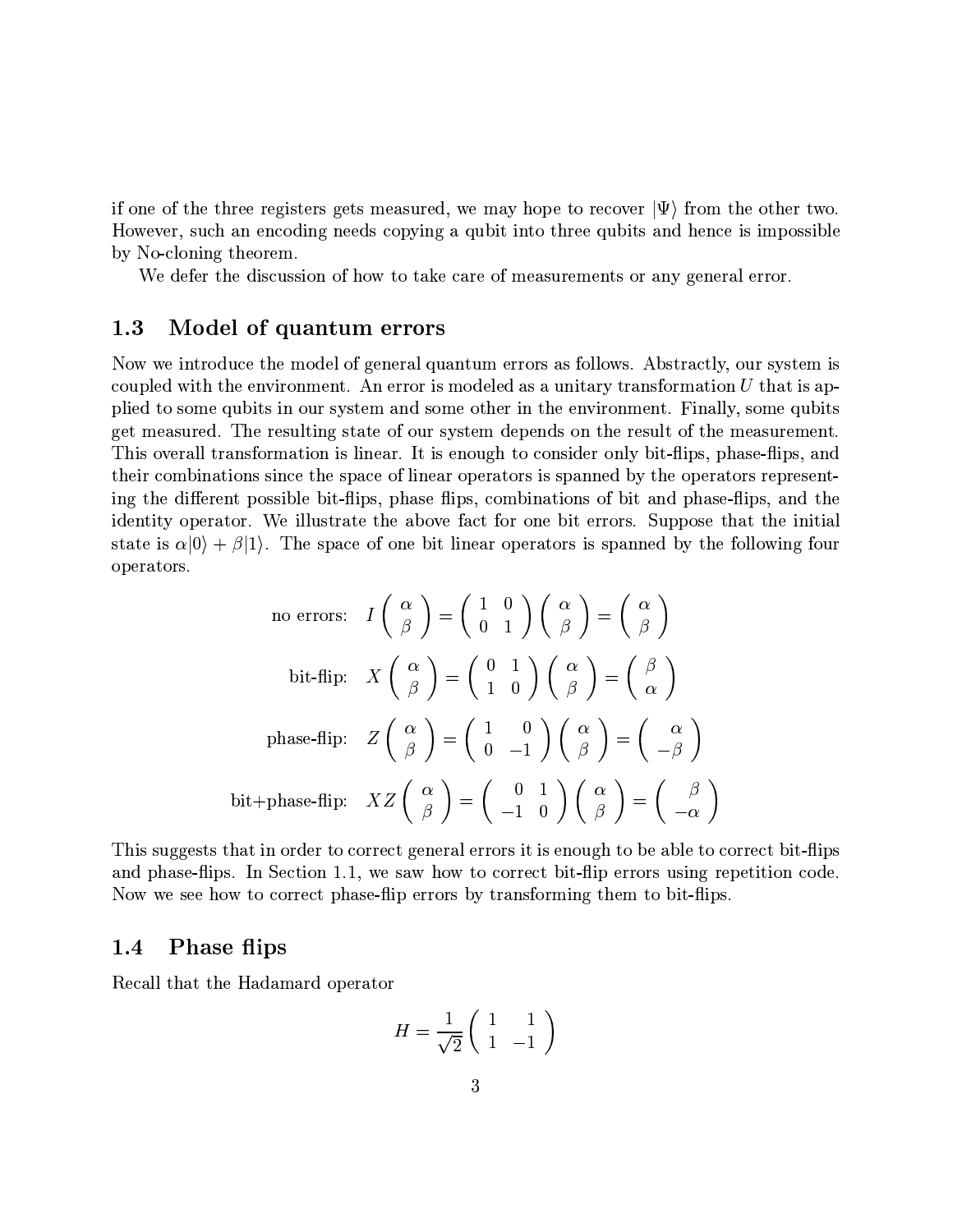transforms  $|0\rangle$  into  $|+\rangle = \frac{1}{\sqrt{2}}(|0\rangle + |1\rangle)$  and  $|1\rangle$  into  $|-\rangle = \frac{1}{\sqrt{2}}(|0\rangle - |1\rangle)$ . It also transforms X into Z and vice versa, in the sense that  $H^{\dagger} X H = Z$  and  $H^{\dagger} Z H = X$ . Thus in the Hadamard basis  $\{|\rangle, |\rangle\}$ , the phase-flip errors get transformed into "bit-flip" errors, i.e.,  $Z|\rangle = |\rangle$ and  $Z|-\rangle = |+\rangle$ .

With these observations, to correct the phase-flip errors, it is natural to encode  $|0\rangle$  as  $|+++\rangle$  and  $|1\rangle$  as  $|---\rangle$ . We illustrate how to correct one qubit phase-flip error as follows. We encode the state  $\alpha|0\rangle + \beta|1\rangle$  as  $\alpha|+++\rangle + \beta|---\rangle$ . A phase-flip errors, say in the second qubit, results in the state  $\alpha|+ - +\rangle + \beta|+ -$ . To correct this, we first transform this into standard basis by applying tensored Hadamard operator  $H^{\otimes 3}$ :

$$
\alpha|+ - +\rangle + \beta|-, + -\rangle \stackrel{H^{\otimes 3}}{\longrightarrow} \alpha|010\rangle + \beta|101\rangle.
$$

Now using the bit error correction, we restore the state to  $\alpha|000\rangle + \beta|111\rangle$ . Again applying  $H^{\otimes 3}$ , we get  $\alpha|+++\rangle + \beta|---\rangle$  we desired.

## $1.5$ Shor's 9 qubit code

Combining the bit and phase-flip corrections, Shor designed 9 qubit code to correct both one-qubit bit-flip and phase-flip errors. In this code we encode one qubit into nine qubits as follows. To protect against phase-flip errors, we first encode the qubit  $\alpha|0\rangle + \beta|1\rangle$  as

$$
\alpha|+++\rangle+\beta|---\rangle=\alpha\left(\frac{1}{\sqrt{2}}|0\rangle+\frac{1}{\sqrt{2}}|1\rangle\right)^{\otimes3}+\beta\left(\frac{1}{\sqrt{2}}|0\rangle-\frac{1}{\sqrt{2}}|1\rangle\right)^{\otimes3}
$$

Then to protect against bit-flip errors, we encode each  $|0\rangle$  as  $|000\rangle$  and each  $|1\rangle$  as  $|111\rangle$  and get the following nine bit encoding:

$$
\alpha \left( \frac{1}{\sqrt{2}} |000\rangle + \frac{1}{\sqrt{2}} |111\rangle \right)^{\otimes 3} + \beta \left( \frac{1}{\sqrt{2}} |000\rangle - \frac{1}{\sqrt{2}} |111\rangle \right)^{\otimes 3}.
$$

The correction algorithm first corrects the bit-flip errors (if any) in each of the three groups of three qubits each. It then undoes the bit error encoding and recovers from the phase-flip errors if any.

Since the bit operations are completely impervious to the phases, the phase errors are left unchanged when we correct the bit-flip errors. The bit information is similarly left unchanged when we recover from the phase-flip errors.

# Classical linear error correcting code over  $\mathbb{F}_2$  $\overline{2}$

We consider an error correcting code (ECC)  $C \subseteq \mathbb{F}_2^n$  with  $|C| = 2^k$ . Such a code has two important matrices, the  $k \times n$  generator matrix G and the  $(n-k) \times n$  parity matrix P.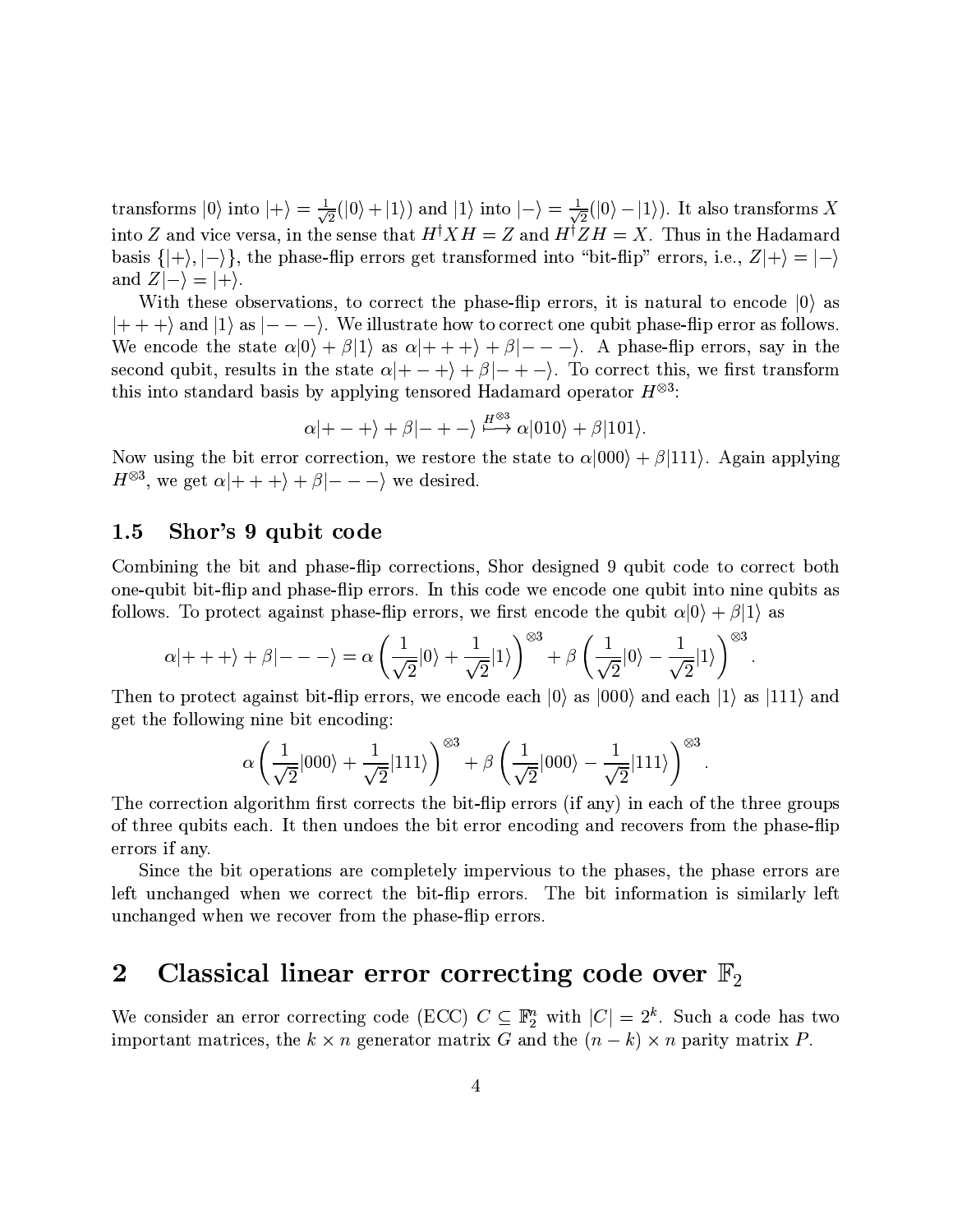#### $2.1$ The generator matrix

The rows of the generator matrix G span the codewords of C so that a k-bit message  $m \in \mathbb{F}_2^k$ can be encoded to an *n*-bit codeword  $c \in \mathbb{F}_2^n$  via

 $c=mG$ .

In general, such a code is classified as an  $[n, k, d]$  code where n and k are as above and d is the minimum Hamming distance between any two codewords in  $C$ . We note that since  $C$  is a linear code (i.e.,  $c_1, c_2 \in C \Rightarrow c_1 + c_2 \in C$ ), d may be equivalently defined as the minimum Hamming weight among non-zero codewords. A general  $[n, k, d]$  code allows for the detection of up to  $d-1$  bit errors (these errors would necessarily produce an invalid codeword), and allows for the correction of up to  $(d-1)/2$  errors (by choosing the codeword of minimum Hamming distance from the received message).

### $2.2$ The parity matrix

The parity matrix P has the property that its columns generate  $C^{\perp}$  and thus

$$
cP = 0 \Longleftrightarrow c \in C.
$$

For a general received message of the form  $c' \equiv c + e$  where  $c \in C$  and  $e \in \mathbb{F}_2^n$  represents errors in the received message, the syndrome of  $c'$  is defined to be

$$
c'P = (c+e)P = eP.
$$

For  $0 \leq |e| \leq d-1$ , the syndrome eP will always be non-zero and hence permit error detection. Moreover, if  $|e| \leq (d-1)/2$ , the error e can be determined *uniquely* and hence corrected. Finally, we note that there exist classical  $[n, k, d]$  ECCs with  $n = O(k)$  and  $d = \Theta(n).$ 

## $\bf{3}$ CSS codes

As an example of quantum error correcting codes (QECC) we consider CSS codes, due to Calderbank, Shor, and Stein.

Recall that a general quantum error in an *n*-qubit state can be represented by a linear transformation. We first consider the case of a single qubit and examine the possible errors and corresponding linear transformations. Recall that the four matrices  $X, Z, XZ, I$  represent a basis for all such errors. These matrices correspond respectively to bit-flip errors,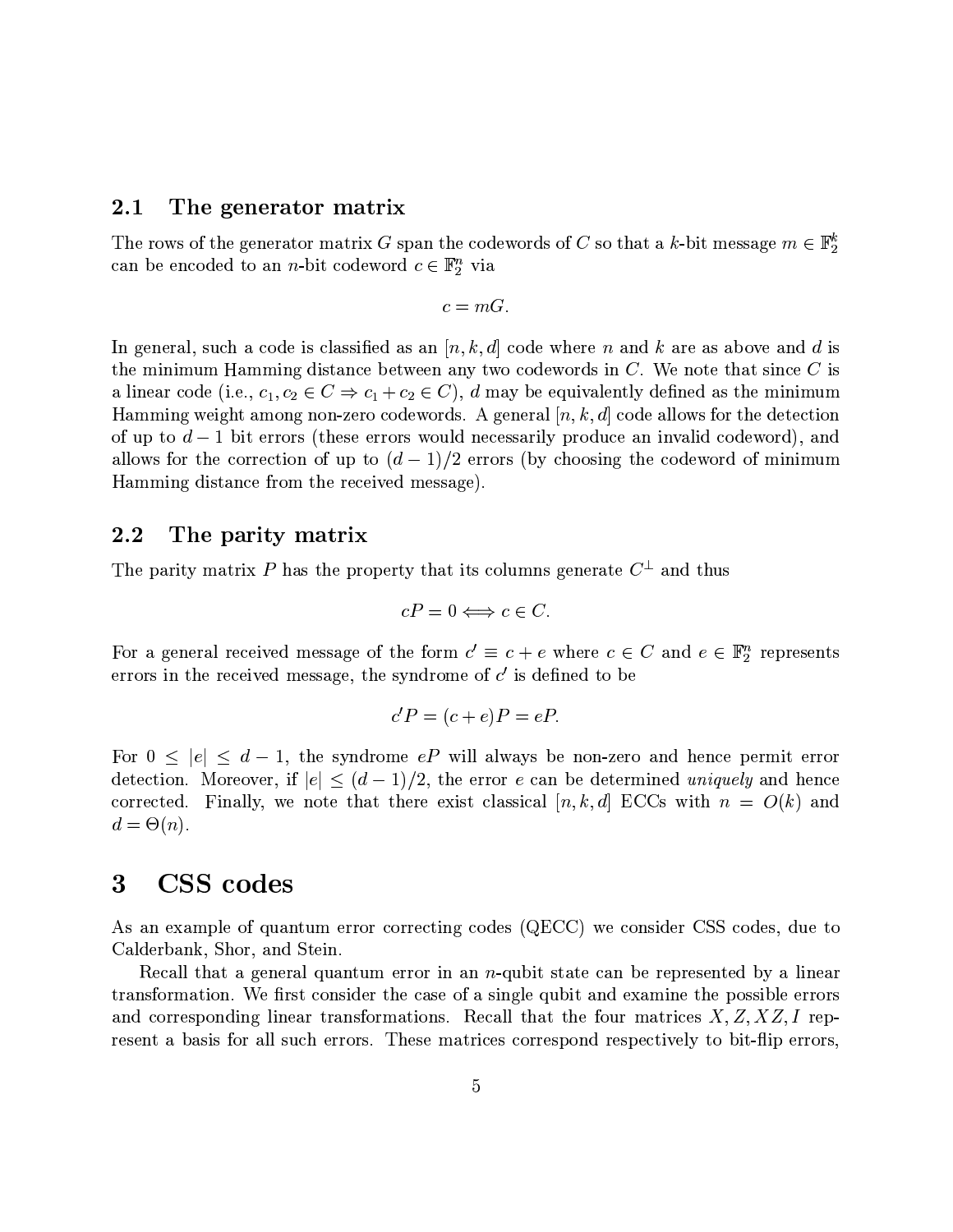phase-flip errors, bit and phase errors, and no errors. For  $n$  qubits, the basis matrices are the set of all  $n$ -fold tensor products of the single-qubit matrices.

We consider quantum states in a group G (for concreteness, consider  $G = \mathbb{Z}_2^n$ ). In particular, consider a state  $|H\rangle$  which is a uniform superposition over some subgroup  $H \leq G$ . That is,

$$
|H\rangle = \frac{1}{\sqrt{|H|}} \sum_{h \in H} |h\rangle.
$$

Then a bit-flip error will map  $|H\rangle$  to a uniform superposition over a coset of H, namely the state

$$
|H+g\rangle = \frac{1}{\sqrt{|H|}} \sum_{h \in H} |h+g\rangle
$$

where  $g \in G$  indicates which bits have been flipped. For example, with  $G = \mathbb{Z}_2^n$ , the nonzero bits of g correspond to the flipped bits of  $|H\rangle$ .

Similarly a phase-flip error will map  $|H\rangle$  to a superposition over H with phases determined by some character function  $\chi_{q'} : G \to \mathbb{C}$ . For the case  $G = \mathbb{Z}_2^n$ , the phase error induced by  $\chi_{g'}$  on  $|H\rangle$  yields the state

$$
\chi_{g'}|H\rangle = \frac{1}{\sqrt{|H|}} \sum_{h \in H} (-1)^{g' \cdot h} |h\rangle.
$$

Thus an initial state  $|H\rangle$  will, after arbitrary errors, be a superposition of states of the form

$$
\chi_{g'}|H+g\rangle = \frac{1}{\sqrt{|H|}}\sum_{h\in H} \chi_{g'}(h+g)|h+g\rangle.
$$

We recall that under the Fourier Transform, bit-flip and phase-flip errors of the type defined above are interchanged (see figure), so that the Fourier Transform of the preceding state is given by

$$
\mathrm{FT}_G: \chi_{g'}|H+g\rangle \mapsto \chi_g|H^{\perp}+g'\rangle.
$$

Here  $H^{\perp} \leq G^*$  is defined as  $\{k \in G^* | k(h) = 1, \text{ for all } h \in H\}$  where  $G^*$  is the dual group of  $G$ .

## $3.1$ CSS implementation

We begin with two classical ECCs,  $C_1$  and  $C_2$ , described by  $[n, k_1]$  and  $[n, k_2]$  respectively. We additionally require that  $C_1 \subseteq C_2$  and that  $C_1^{\perp}$  and  $C_2$  are each capable of correcting t errors (thus the minimum distance between codewords in each is at least  $d = 2t + 1$ ). We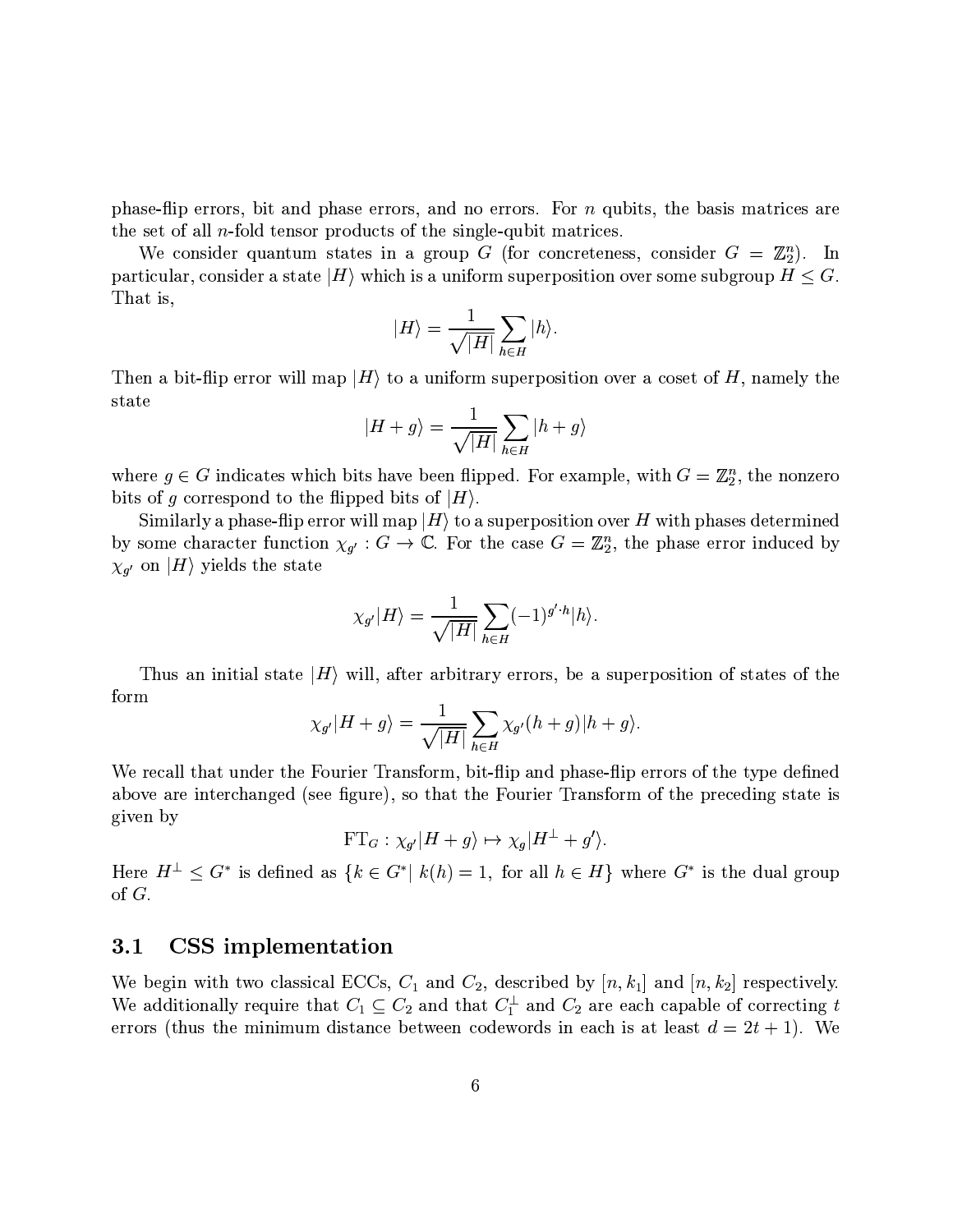

Figure 1: Quantum errors under the Fourier transform

now define an  $[n, k_2 - k_1, d]$  code as follows. The codewords will be superpositions over cosets of  $C_1$  in  $C_2$ . Thus there are  $|C_2|/|C_1|$  codewords each of the form

$$
|x + C_1\rangle \equiv \frac{1}{\sqrt{|C_1|}} \sum_{y \in C_1} |x + y\rangle
$$

where x is a representative element in  $C_2$ .

For concreteness we now consider the case  $G = \mathbb{Z}_2^n$ . Then as described in the previous section, arbitrary bit-flip and phase-flip errors can be characterized by two group elements  $e_b, e_p \in \mathbb{Z}_2^n$  respectively. The erroneous state is then

$$
\frac{1}{\sqrt{|C_1|}}\sum_{y\in C_1} (-1)^{(x+y+e_b)\cdot e_p}|x+y+e_b\rangle \equiv \chi_{e_p}|C_1+x+e_b\rangle.
$$

The error correction algorithm proceeds in two stages. To correct the bit-flip errors, we first apply the parity matrix  $P_2$  for the code  $C_2$  and store the result in a set of ancillary qubits:

$$
\chi_{e_p}|C_1+x+e_b\rangle \otimes |0^n\rangle \stackrel{P_2}{\longrightarrow} \chi_{e_p}|C_1+x+e_b\rangle \otimes |e_bP_2\rangle
$$

We now measure the second register and determine  $e<sub>b</sub>$  as in the classical case. By applying the bit-flips indicated by  $e_b$  and discarding the ancillary qubits we arrive at the bit-flip